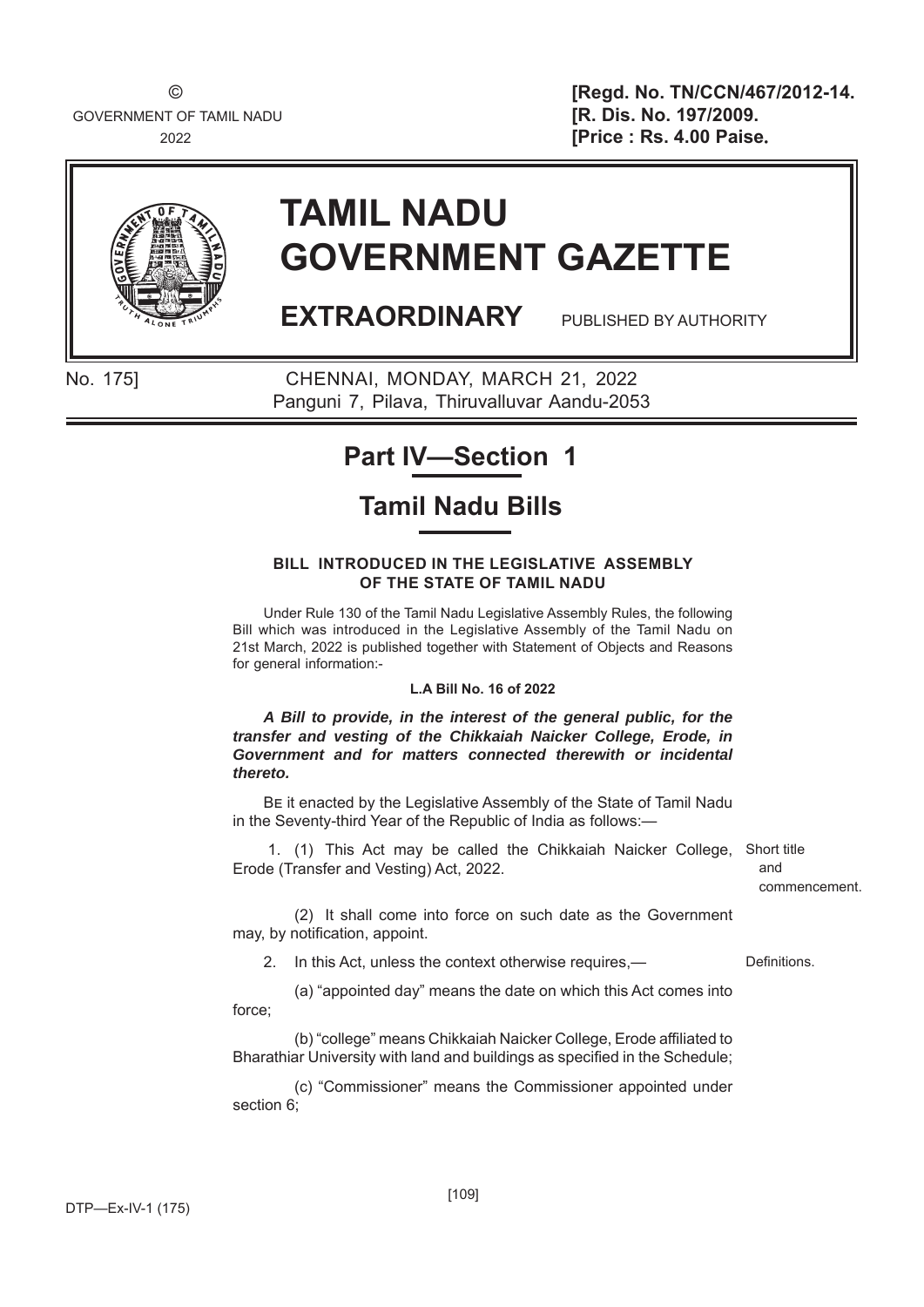(d) "Government" means the State Government;

 (e) "person interested" includes all persons claiming or entitled to claim an interest in compensation to be made on account of the vesting of the college in the Government under this Act.

3. On and from the appointed day, the college and the right, title and interest of the persons interested, shall stand transferred to, and vest absolutely in, the Government.

Effect of vesting. 4. (1) All properties of the college which have vested in the Government under section 3 shall, by virtue of such vesting, be freed and discharged from any trust, obligation, mortgage, charge, lien or any other encumbrance affecting them, and any attachment, injunction or decree or order of any court restricting the use of such properties in any manner or appointing any receiver in respect of the whole or any part of such properties shall be deemed to have been withdrawn.

> (2) Where any recognition, affiliation, licence or other instrument in relation to the college had been granted at any time before the appointed day, in the name of a person interested, or in the name of the college, the Government or any other authority, on and from such date, be deemed to be substituted in such recognition, affiliation, licence or other instrument in the place of the person interested, if any, referred to therein as if such recognition, affiliation, licence or other instrument had been granted to it and shall hold such recognition, affiliation, licence or such other instrument for the remainder of the period for which the person interested if any would have held such licence or such other instrument.

> (3) Every mortgagee of any property which has vested under this Act with the Government and every person holding any charge, lien or other interest in or in relation to any such property shall give in writing within sixty days of time from the appointed day, an intimation to the Commissioner of such mortgage, charge, lien or other interest.

> (4) For the removal of doubts, it is hereby declared that the mortgage of any property referred to in sub-section (3) or any other person holding any charge, lien or other interest in, or in relation to, any such property shall be entitled to claim in accordance with his rights and interests, payment of the mortgage money or other dues, in whole or in part, out of the compensation amount to be paid under this Act.

Transfer of certain employees.

5. (1) Every person, who immediately before the appointed day, is serving in the college shall, on and from the said date, become an employee of the Government.

 $(2)$  Every person referred to in sub-section  $(1)$  shall hold office under the Government, subject to the conditions as applicable to him on the date of his appointment, for the same tenure, at the same remuneration and upon the same rights and privileges as to pension or gratuity, if any, and other matters as he would have held the same on the appointed day as if this Act had not come into force.

 (3) The seniority and promotion of the employees referred to in sub-section (1) and the manner of filling up of arising vacancies of the college, shall be such as the Government may, by order, specify in this behalf.

Transfer and vesting of college.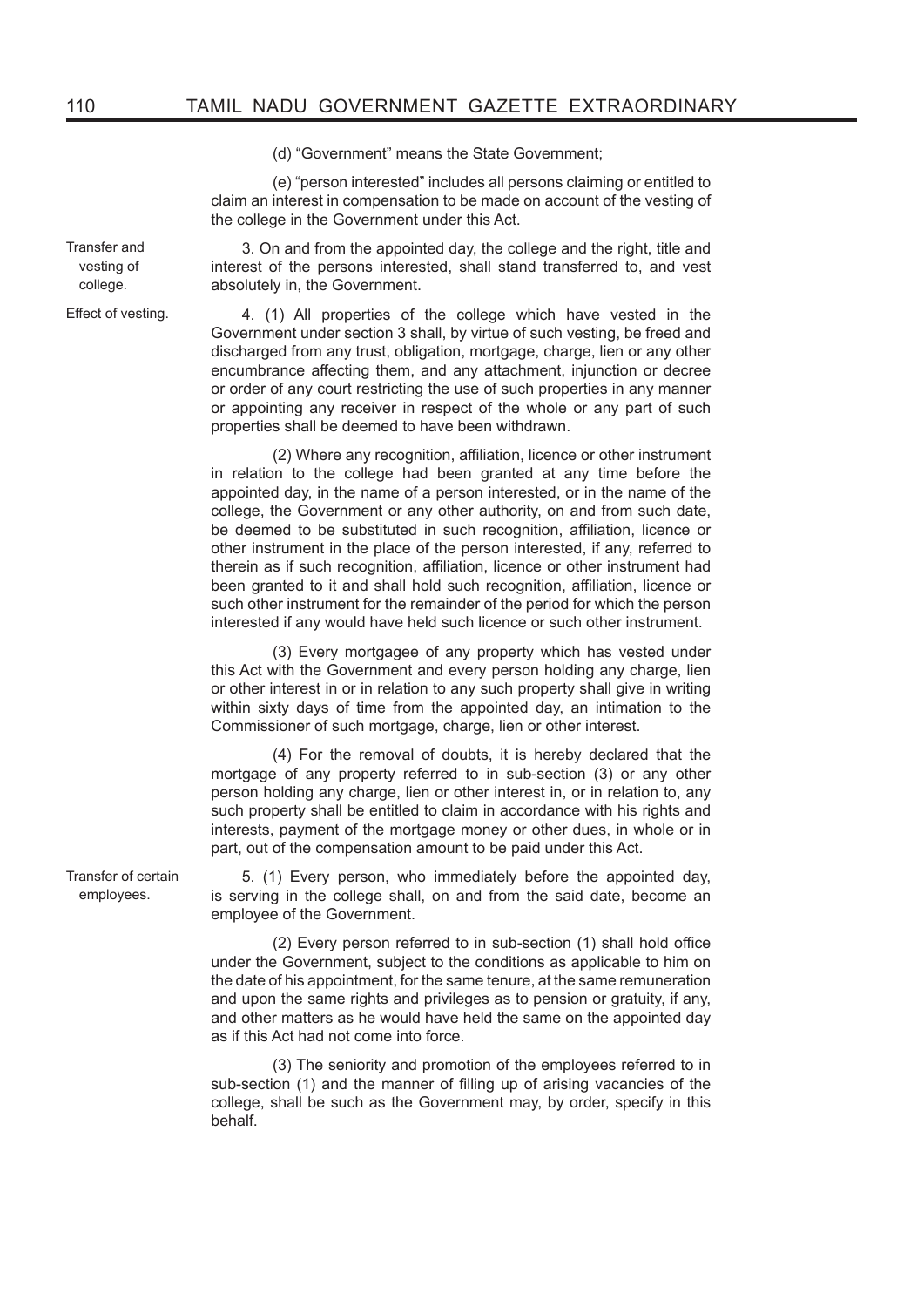6. (1) Every person interested in the college, whose land and properties stand vested in the Government under this Act, shall be entitled to receive and be paid compensation as hereinafter provided. Every such person shall make an application to the Commissioner appointed under sub-section (2).

 (2) For the purpose of determination of compensation payable to the persons interested, the Government shall, by notification, appoint a Commissioner.

Central Act 30 of 2013.

 (3) The Commissioner appointed under sub-section (2) shall follow the provisions of sections 26, 27, 28 and 29 of the Right to Fair Compensation and Transparency in Land Acquisition, Rehabilitation and Resettlement Act, 2013 for the purpose of determination of market value of the land and properties attached to the college and thereupon decide the compensation payable to the persons interested.

 (4) The Commissioner shall value the movable properties such as furniture, equipments, stores, apparatuses, appliances etc., and thereupon decide the compensation payable to the persons interested.

 (5) After arriving at the compensation amount for the immovable and movable properties payable to the persons interested, the Commissioner shall recommend the same to the Government for making payment.

7. (1) Where several persons claim to be interested in the Apportionment compensation, the Commissioner shall determine the persons who, in his opinion, are entitled to receive the compensation amount and the compensation amount payable to each of them.

 (2) When the compensation amount has been determined under section 6, if any dispute arises as to the apportionment of the same or any part thereof, or as to the persons to whom the same or any part thereof is payable, the Commissioner may refer such dispute for the decision of the court.

8. (1) Where the compensation amount is determined by agreement Payment of amount. and recommended by the Commissioner to the Government, the Government shall pay such amount to the person or persons entitled thereto.

 (2) Where the compensation amount is determined by the Commissioner under section 6, the Government shall tender payment of the amount determined to the persons entitled thereto according to such determination and shall pay to them unless prevented by one or more of the contingencies mentioned in sub-section (3).

 (3) If the persons entitled to the compensation amount, as determined by the Commissioner do not consent to receive it, or if there be no person competent to alienate the land and properties or if there be any dispute as to the title to receive the compensation amount, the Government shall deposit the compensation amount, so determined, in the court:

Provided that any person admitted to be interested may receive such payment under protest as to the sufficiency of the compensation amount:

of amount.

Appointment of Commissioner and Payment of compensation.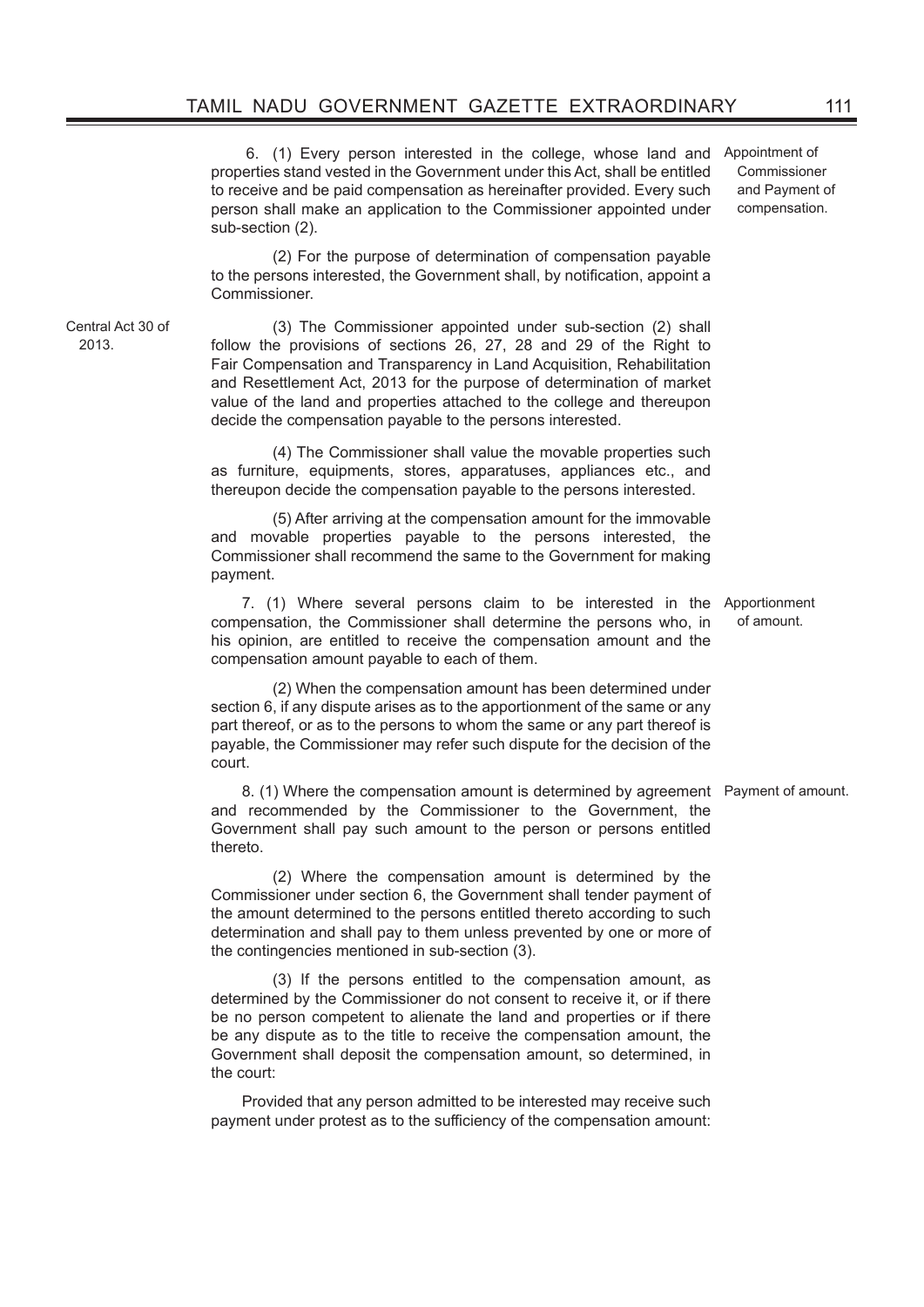Provided further that nothing herein contained shall affect the liability of any person, who may receive the whole or any part of any amount determined under this Act, to pay the same to the person lawfully entitled thereto.

Investment of amount deposited in court. 9. Where any amount has been deposited in court under sub-section (3) of section 8, the court may either of its own motion or an application made by or on behalf of any party interested or claiming to be interested in such amount, order the same to be invested in such Government or other securities approved by the Government as it may think proper, and may direct the interest or other proceeds of any such investment to be accumulated and paid in such manner as will, in its opinion give the parties interested therein the same benefit therefrom as they might have had from the land and properties in respect whereof such amount has been deposited or as near thereto as may be.

Claims to be made to Commissioner.

10. Every person having a claim against the person interested shall prefer such claim before the Commissioner within thirty days from the appointed day:

Provided that if the Commissioner is satisfied that the claimant was prevented by sufficient cause from preferring the claim within the said period of thirty days he may entertain the claim within a further period of thirty days but not thereafter.

11. (1) On receipt of the claims, the Commissioner shall examine the same, and after examination, if he is satisfied with the genuineness of the claim, he shall fix a certain date on or before which every claimant shall file the proof of his claim or be excluded from the benefit of recommendation to the Government for disbursement.

(2) Not less than fourteen days' notice of the date so fixed shall be given by advertisement in one issue of the daily newspaper in the English language and one issue of the daily newspaper in the Tamil language as the Commissioner may consider suitable, and every such notice shall call upon the claimant to file the proof of his claim with the Commissioner within the date so fixed.

12. After admitting a claim under section 11, the Commissioner shall recommend to the Government the amount of claim for payment. The amount due in respect of such claim shall be paid to the person or persons to whom such sums are due and on payment the liability of the person interested in respect of such claim shall stand discharged.

13. The provisions of this Act shall have effect notwithstanding anything inconsistent therewith contained in any other law for the time being in force or in any decree or order of any court, tribunal or other authority.

**Explanation.**— For the purpose of this section "law" includes any award, agreement, settlement, instrument or contract of service.

14. (1) Every contract entered into by the person interested, for any service, sale or supply and in force immediately before the appointed day shall, on and from the expiry of a period of one hundred and eighty days from the appointed day, cease to have effect unless such contract is, before the expiry of that period, ratified in writing by the Government and in ratifying such contract the Government may make such alterations or modifications therein as it deems fit:

Contracts to cease to have effect unless ratified by Government.

Admission or rejection of claims.

**Disbursement** of money by Commissioner to claimants.

Act to override all other laws.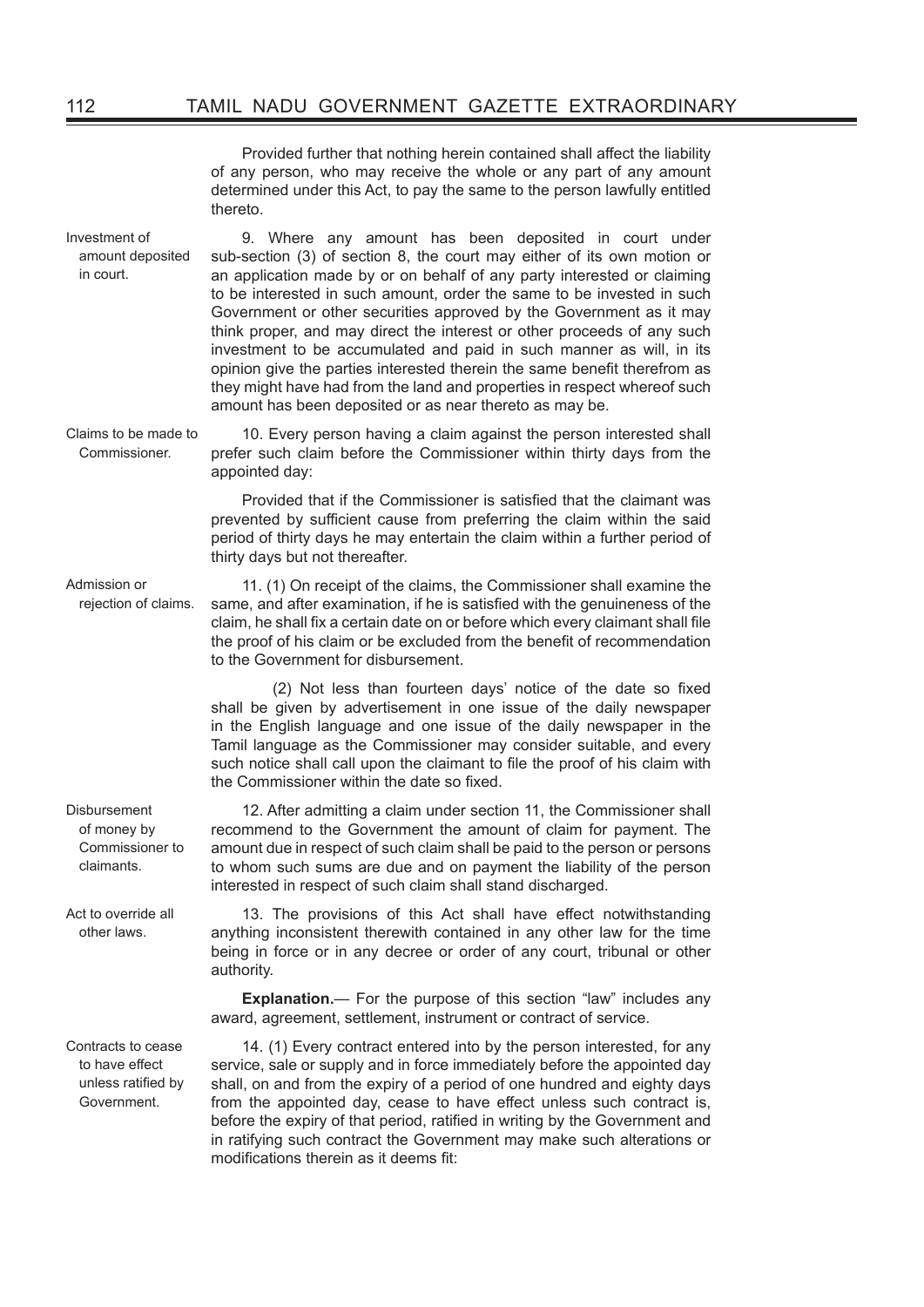Provided that the Government shall not omit to ratify a contract, and shall not make any alteration or modification in a contract, unless it is satisfied that such contract is unduly onerous or has been entered into in bad faith or is detrimental to the interest of the college.

 (2) The Government shall not omit to ratify a contract, and, shall not make any alteration or modification therein, except after giving to the parties to the contract, a reasonable opportunity of being heard and except after recording in writing, its reasons for refusal to ratify the contract or for making any alteration or modification therein.

15. Any person who,— example and the set of the penalties.

 (a) having in his possession, custody or control any property forming part of the college, wrongfully withholds such property from the Government or any person authorised by the Government, in this behalf; or

 (b) wrongfully obtains possession of, or retains, any property forming part of the college or wilfully withholds or fails to furnish to the Government or any person specified by the Government, any document relating to such college which may be in his possession, custody or control or fails to deliver to the Government or any person specified by the Government, any asset, book of accounts, register or other documents in his custody relating to the college; or

 (c) wrongfully removes or destroys any property, forming part of the college or prefers any claim under this Act which he knows or has reasonable cause to believe to be false or grossly inaccurate, shall be punishable with imprisonment for a term which may extend to two years, or with fine which may extend to ten thousand rupees, or with both.

16. No suit, prosecution or other legal proceedings shall lie against the Government or any officer of the Government for anything which is, in good faith, done or intended to be done under this Act. Protection of action taken in good faith.

17. (1) The Government may, by notification, delegate all or any of Delegation the powers exercisable by it under this Act, other than the power under section 18, to any person or persons. of powers.

 (2) Whenever any delegation of power is made under sub-section (1), the person to whom such power has been delegated, shall act under the direction, control and supervision of the Government.

18. If any difficulty arises in giving effect to the provisions of this Act, Power to remove the Government may, by an order published in the *Tamil Nadu Government Gazette,* make such provisions not inconsistent with the provisions of this Act as appear to it to be necessary or expedient for removing the difficulty:

 Provided that no such order shall be made after the expiry of two years from the appointed day.

19. (1) All notifications issued under this Act shall, unless they are expressed to come into force on a particular day, shall come into force on the date on which they are so published. Commencement of notification and placing on the table of the

difficulties.

Legislative Assembly.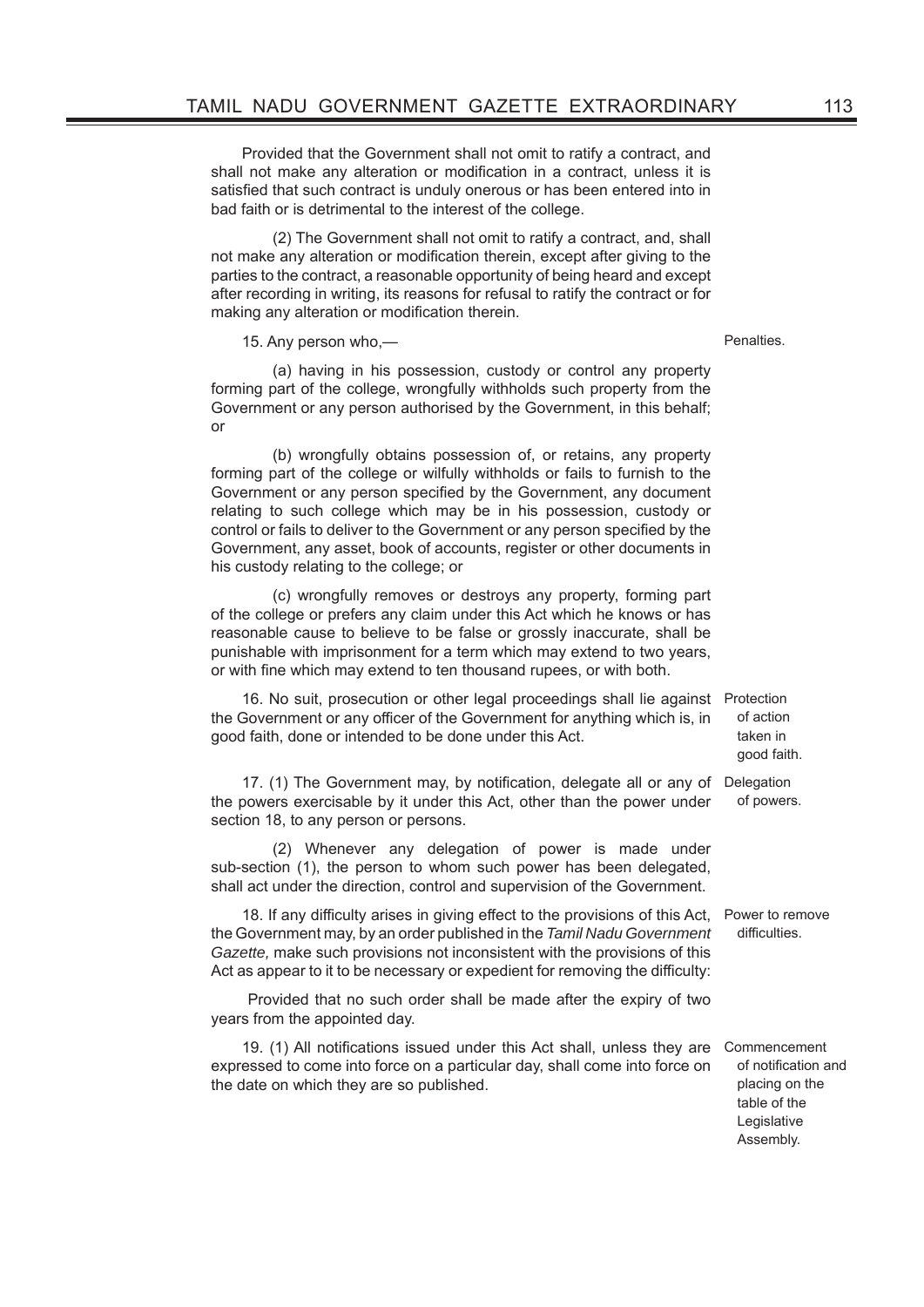(2) Every notification or order issued under this Act shall, as soon as possible, after it is issued, be placed on the table of the Legislative Assembly and if, before the expiry of the session in which it is so placed or the next session, the Legislative Assembly makes any modification in any such notification, or order, or the Legislative Assembly decides that the notification, or order should not be issued, the notification, or order shall, thereafter, have effect only in such modified form or be of no effect, as the case may be, so, however, that any such modification or annulment shall be without prejudice to the validity of anything previously done under that notification or order.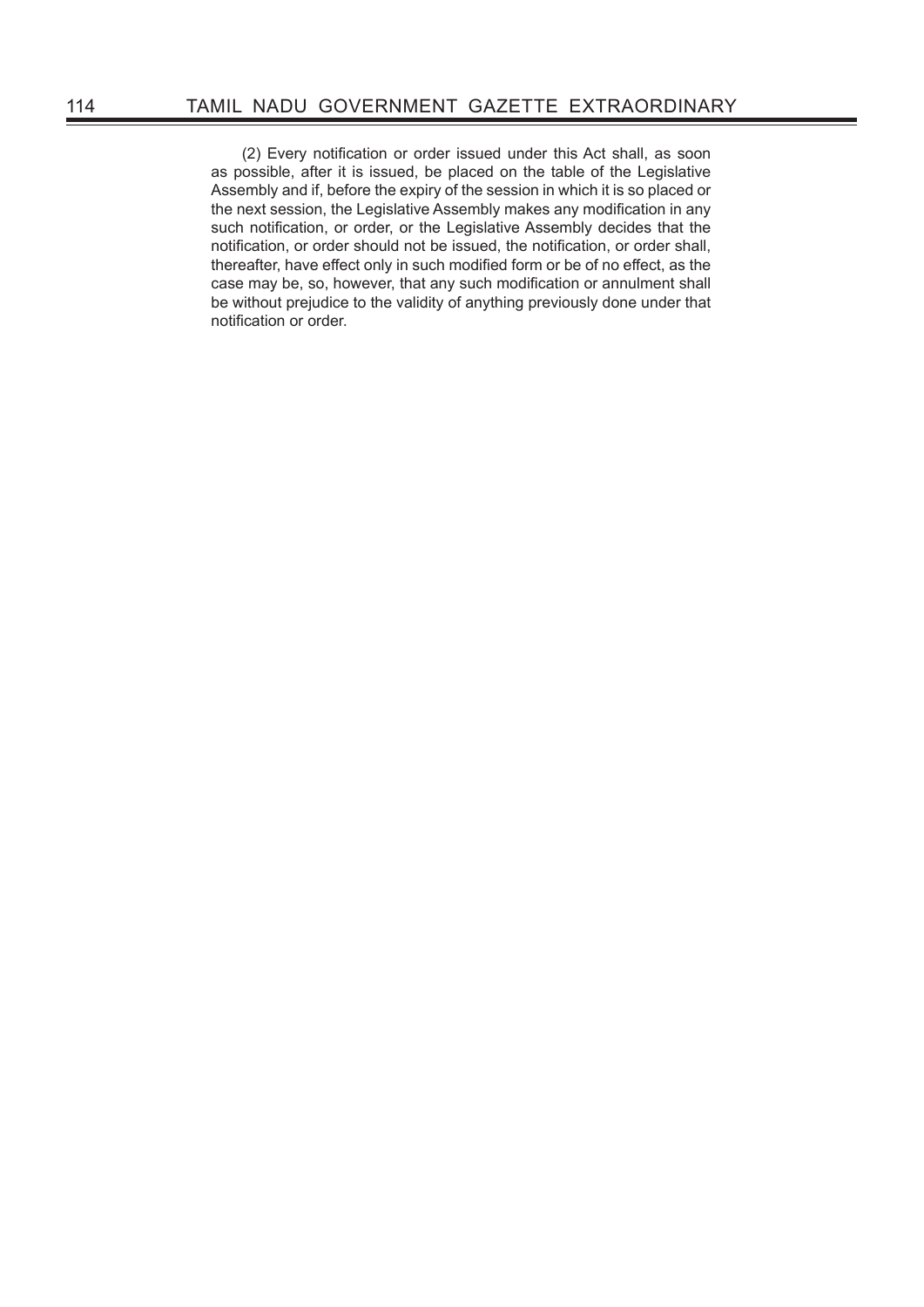#### **THE SCHEDULE.**

[*See* section 2(b)]

#### **Details of Land and Buildings**

| Taluk                 |    | Frode                                                                                                                                      |
|-----------------------|----|--------------------------------------------------------------------------------------------------------------------------------------------|
| Town                  | t. | Frode                                                                                                                                      |
| <b>Survey Numbers</b> | ÷  | 266, 267, 268, 269 and 272                                                                                                                 |
| <b>Total Area</b>     |    | 52 Acres                                                                                                                                   |
| <b>Boundaries</b>     | ÷  | East - Road Survey Nos. 253, 255, 265<br>West - Survey Nos.270, 271, 681<br>South - Survey Nos.273, 274, 483, 484<br>North - V.No.35 Erode |
| Structures            |    | 11 - Ground Floor Buildings; and                                                                                                           |
|                       |    | 3 - Ground Floor + First Floor Buildings                                                                                                   |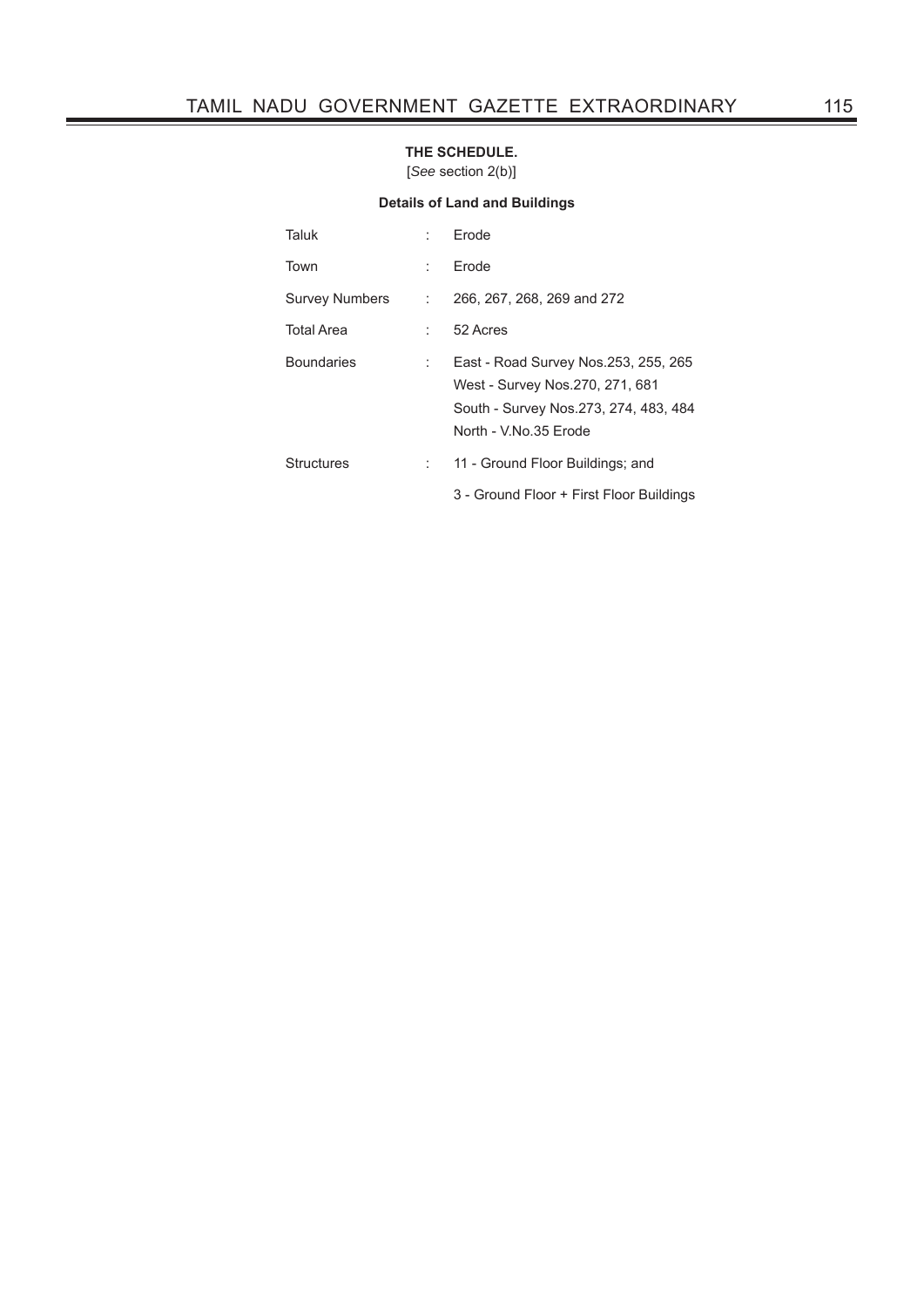### **STATEMENT OF OBJECTS AND REASONS.**

The Chikkaiah Naicker College, Erode was established in the year 1954 with the help of donations received from public and Government in the form of land and money by the Mahajana School Board. The said Board started the college in the name of "Mahajana College" on 12.07.1954 in 52 acres of Land at Erode. Later in the year 1959 the college was renamed as "Chikkaiah Naicker Mahajana College" and in the year 1970 again renamed as "Chikkaiah Naicker College".

2. The Mahajana School Board created a Board in the name of "Chikkaiah Naicker College Managing Board" and registered it as a society under the Tamil Nadu Societies Registration Act, 1975 (Tamil Nadu Act 27 of 1975). In as much as the said society became inactive, the District Registrar, Erode struck off its name from the Registrar of Societies and published notice thereof in the *Tamil Nadu Government Gazette* dated the 3rd May 1995 and the society is deemed to be dissolved from that date.

3. In the meanwhile, on the complaints of financial irregularities and mal-administration against the then Management Committee of the said college, the Director of Collegiate Education, by resorting to G.O.(Ms) No.1021, Education Department, dated 02.09.1985, authorized the Regional Joint Director of Collegiate Education, Coimbatore among others, to make payment of salaries directly to the teaching and non-teaching staff of the said college from 09.01.1998. During the year 2002, the State Government under section 14-A of the Tamil Nadu Private Colleges Regulation Act,1976 (President's Act 19 of 1976), suspending the management of the said college, appointed the Regional Joint Director of Collegiate Education, Coimbatore as the Special Officer.

 4. Thereafter, under section 30(1) of the said President's Act of 19 of 1976, the management of the said college was taken over by the State Government, initially for a period of two years from 19.12.2002 and the Regional Joint Director of Collegiate Education, Coimbatore region was appointed as caretaker to run the management of the college. The management of the said college is continued to be taken over, from time to time, by amending the said Act periodically and is still under the control of the Government. In the interest of the welfare of the students and teachers of the said college and in public interest, it is considered that the said college may now be transferred and vested in the Government. The Government have, therefore, decided to undertake legislation for the purpose.

5. The Bill seeks to give effect to the above decision.

DR. K. PONMUDY, *Minister for Higher Education.*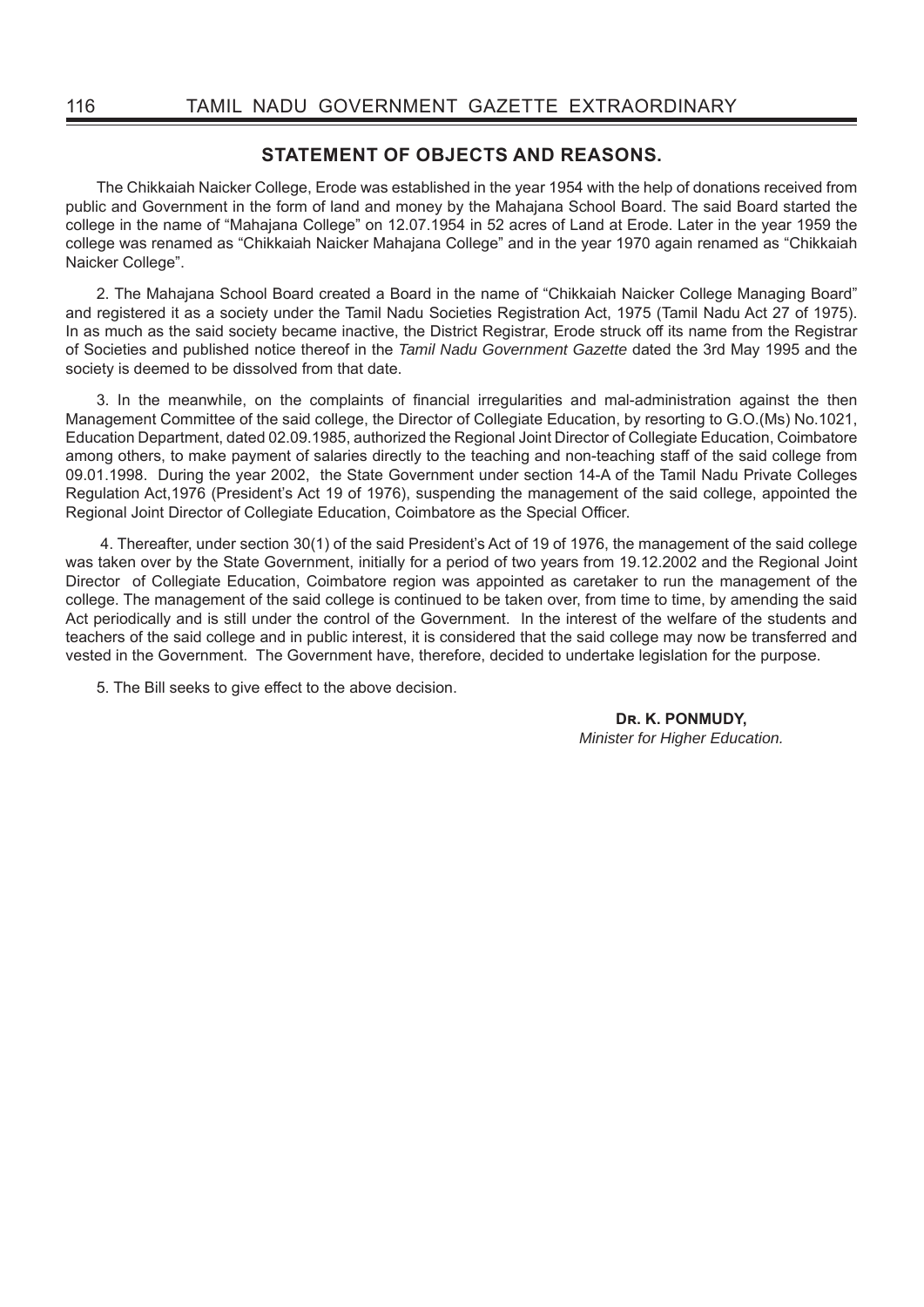## **MEMORANDUM REGARDING DELEGATED LEGISLATION.**

Clauses 1 (2),  $5(3)$ ,  $6(2)$ ,  $17(1)$  and 18 of the Bill authorise the Government to issue notifications or orders, as the case may be, for the purposes specified therein.

2. The powers delegated are normal and not of an exceptional character.

DR. K. PONMUDY, *Minister for Higher Education.*